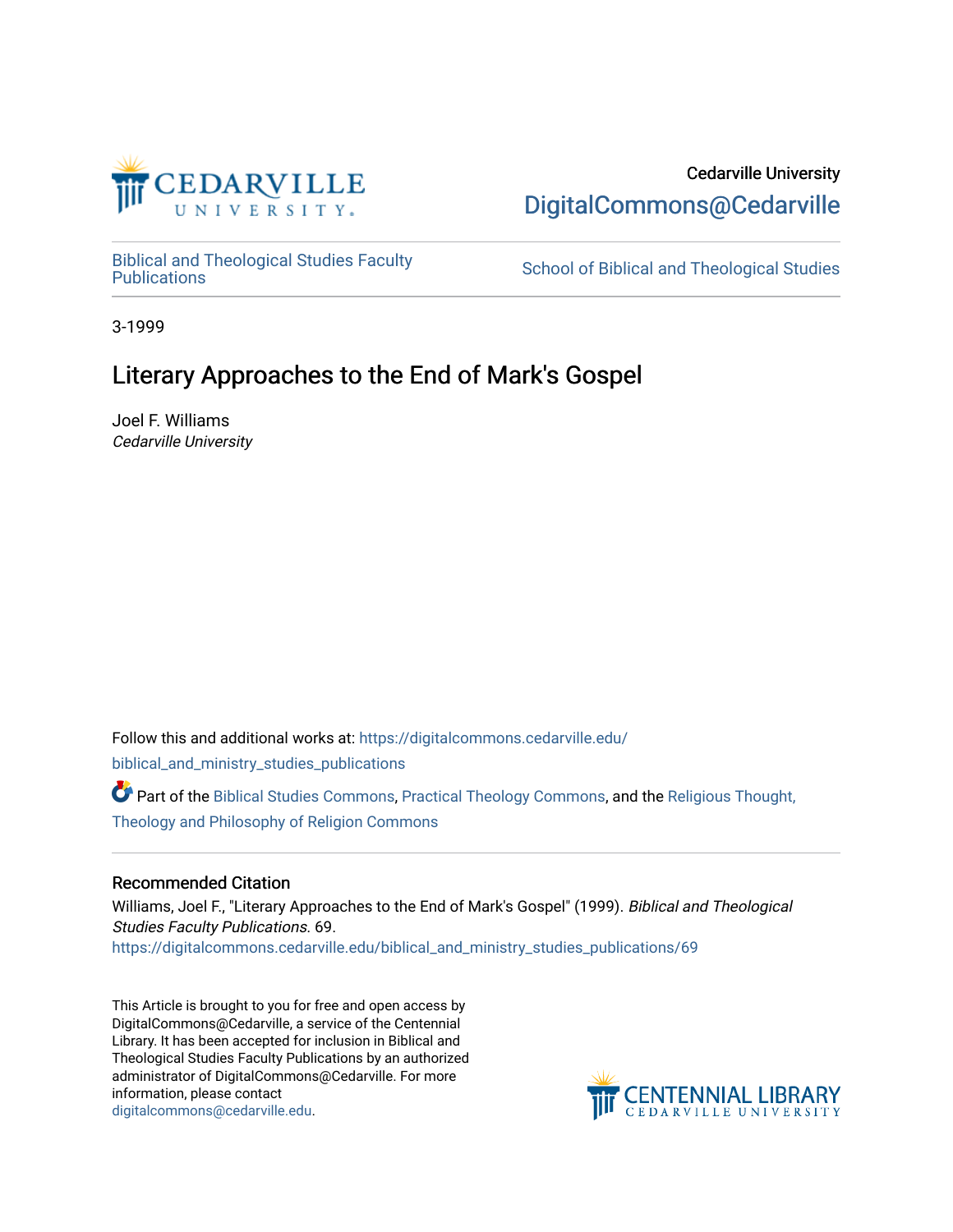### LITERARY APPROACHES TO THE END OF MARK'S GOSPEL

 $JOEL$  F. WILLIAMS<sup>\*</sup>

Mark 16:7–8 records the instructions of the young man to the women at the tomb and their surprising response. "But go, say to the disciples and to Peter, 'He is going before you into Galilee; you will see him there, just as he said to you.' And they went out and fled from the tomb, for trembling and astonishment took hold of them; and they said nothing to anyone, for they were afraid." Do these verses make adequate sense as the conclusion to Mark's Gospel? Some would say "no" and would search for an explanation to the problem of Mark's ending in the historical circumstances surrounding the writing or preservation of this Gospel. Perhaps Mark was unable to complete his Gospel, and even though he stopped at 16:8, that was not his intended ending. Perhaps the real ending of Mark's Gospel has been lost.<sup>1</sup> However, those who suggest such solutions to the problem of Mark's ending must recognize that they are providing an historical explanation for a literary problem. Does the conclusion of Mark's Gospel at 16:8 make adequate sense? This question presents a literary problem dealing with the meaning and function of the text. At times, historical conjectures are necessary to solve literary problems, but a literary solution should be sought first. Rudolf Pesch makes a similar point when he states, "The commentator of Mark's Gospel has every reason to conclude from this that the original ending of the Gospel has been given with Mark 16:1–8. The peculiar character of this ending is an impetus to interpretation, not to conjectural reconstruction or speculation."<sup>2</sup>

The purpose for this article is to present and evaluate different attempts to explain the meaning and significance of Mark's abrupt ending. In recent years, several literary critics have sought to show how the conclusion of Mark's Gospel at 16:8 provides a meaningful closure to the narrative as a

\* Joel Williams is associate professor of Biblical studies at Columbia International University, P.O. Box 3122, Columbia, SC 29230-3122.

 $1$  B. M. Metzger points out three possible solutions to account for the ending of Mark's Gospel at 16:8: first, that Mark intended to conclude with the fearful response of the women; second, that Mark was prevented, perhaps by death, from finishing his work; and third, that the last leaf of the original copy was accidentally lost before other copies were made (*A Textual Commentary on the Greek New Testament* [2d ed.; Stuttgart: United Bible Societies, 1994] 105; idem, *The Text of the New Testament: Its Transmission, Corruption, and Restoration* [3d ed.; New York: Oxford University Press, 1992] 228).

<sup>2</sup> R. Pesch, *Das Markusevangelium: I. Teil* (HTKNT; 2d ed.; Freiburg: Herder, 1984) 47. See also N. B. Stonehouse, *The Witness of Matthew and Mark to Christ* (2d ed.; Grand Rapids: Eerdmans, 1958) 98–99.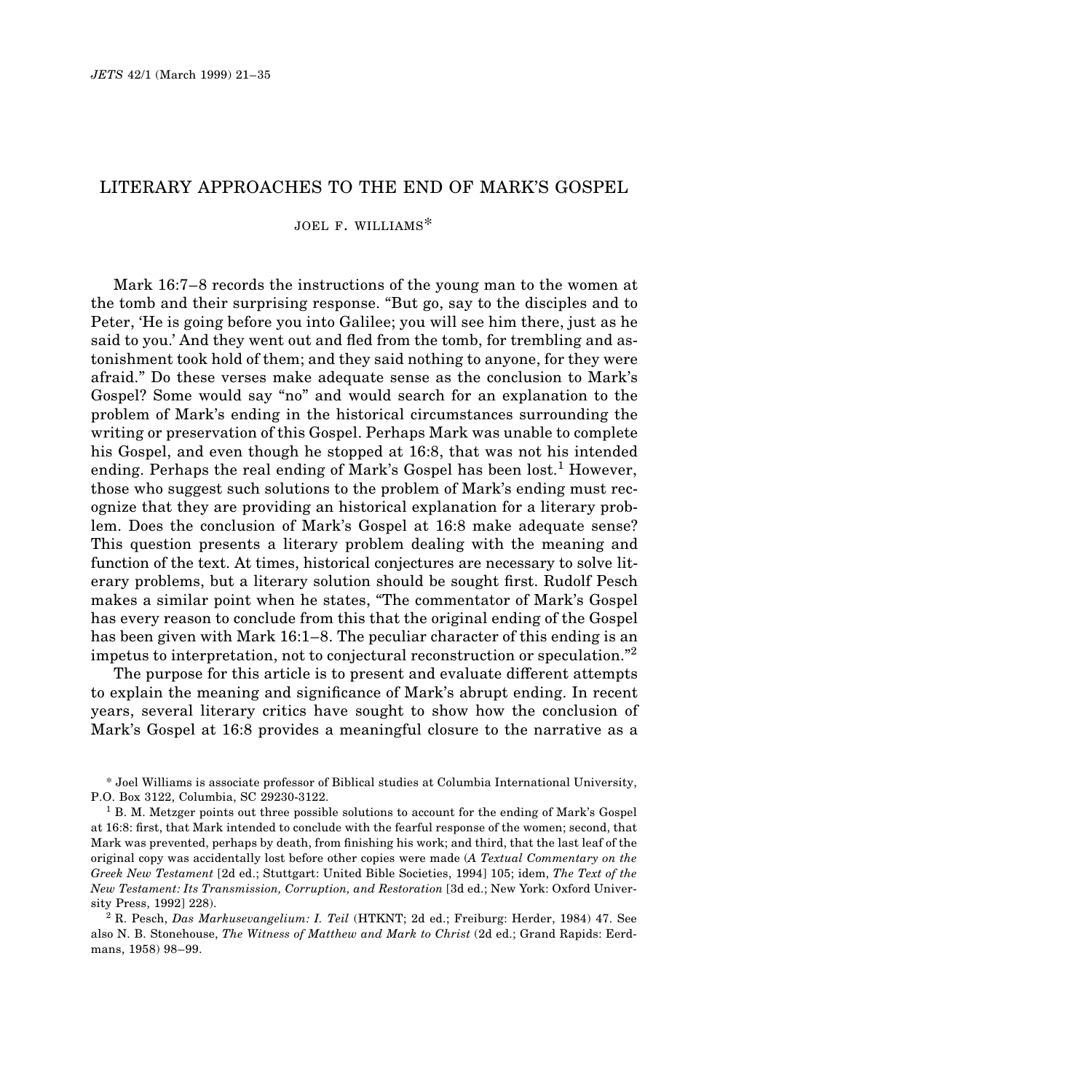whole, but these critics have produced a variety of possible explanations.<sup>3</sup> This article begins by reviewing briefly the issues related to the major textcritical problem in Mark 16. The conclusion drawn from this review is that the so-called longer and shorter endings are not original to Mark's Gospel and that the first step for interpreters is to attempt to understand Mark 16:8 as the intended ending for the Gospel. Next, the article surveys and evaluates different literary approaches that have been suggested for making sense of Mark's ending. The most satisfying viewpoint is that Mark concludes his Gospel by juxtaposing promise and failure. The prediction of 16:7 implies a promise that a restoration to discipleship is available in spite of failure, while the disobedience of the women in 16:8 serves as a warning that failure is possible even after the resurrection.

#### I. MARK'S ENDING AS A TEXTUAL PROBLEM

Mark's Gospel ends in different ways in the manuscript tradition.<sup>4</sup> First, the ending of Mark's Gospel at  $16:8$  is attested by  $\mathfrak{X}, \mathfrak{B}, 304$ , and a number of version manuscripts.5 Clement of Alexandria and Origen appear to have no knowledge of any text after 16:8, and both Eusebius and Jerome state that Mark's Gospel ended with 16:8 in almost all of the manuscripts available to them. $6$  Second, one manuscript, the Old Latin manuscript k, simply includes the so-called shorter ending after 16:8. This ending contains the words, "And they promptly reported to Peter and those with him all the things which had been commanded. And after these things also Jesus himself sent out through them, from east to west, the sacred and imperishable proclamation of eternal salvation. Amen." There is little reason to argue concerning the authenticity of the so-called shorter ending in light of the lack of manuscript evidence. However, the existence of the Old Latin manuscript k is important because it serves as a further witness for the circulation of Mark's

 $3$  For introductions to literary critical approaches to New Testament narrative, see N. R. Petersen, *Literary Criticism for New Testament Critics* (Guides to Biblical Scholarship; Philadelphia: Fortress, 1978); T. Longman III, *Literary Approaches to Biblical Interpretation* (Foundations of Contemporary Interpretation 3; Grand Rapids: Zondervan, 1987); S. D. Moore, *Literary Criticism and the Gospels: The Theoretical Challenge* (New Haven: Yale University Press, 1989); M. A. Powell, *What Is Narrative Criticism?* (Guides to Biblical Scholarship; Minneapolis: Fortress, 1990).

<sup>4</sup> For a detailed presentation of external and internal evidence surrounding the text of Mark's ending, see J. K. Elliott, "The Text and Language of the Endings to Mark's Gospel," *TZ* 27 (1971) 255–262. See also K. Aland, "Der Schluss des Markusevangeliums," *L'Évangile selon Marc: Tradition et rédaction* (ed. M. Sabbe; 2d ed.; Leuven: University Press, 1988) 436–455; Metzger, *Textual Commentary* 102–106.

 $5$  According to Metzger, the ending of Mark at 16:8 is found in "the Sinaitic Syriac manuscript, about one hundred Armenian manuscripts, and the two oldest Georgian manuscripts" (*Textual Commentary* 102). For further information on Armenian manuscripts that omit Mark 16:9–20 and for arguments supporting the contention that Mark 16:9–20 was not part of the original Armenian version, see E. C. Colwell, "Mark 16:9–20 in the Armenian Version," *JBL* 56 (1937) 369–386.

6ÙMetzger, *Textual Commentary* 103. The quotations by Eusebius in *Quaestiones ad Marinum* and by Jerome from his *Epistola* 120 are most easily accessible in W. R. Farmer, *The Last Twelve Verses of Mark* (SNTSMS 25; London: Cambridge University Press, 1974) 4, 23.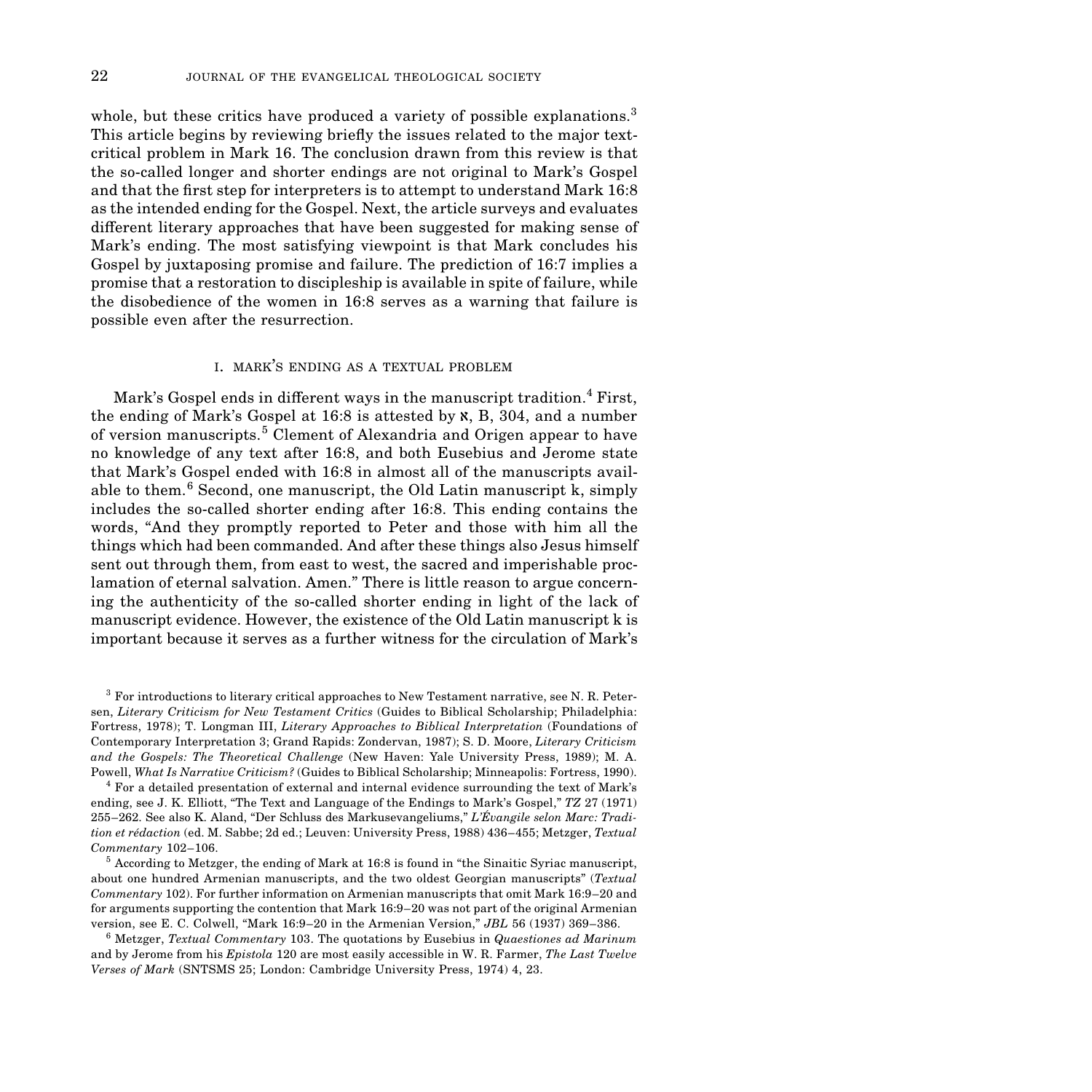Gospel without 16:9–20. Third, the vast majority of manuscripts conclude with the so-called longer ending  $(16:9-20)$ , although some of the manuscripts also contain scribal notes indicating doubt as to the authenticity of these verses.7 Finally, several witnesses, including L, Y, 099, 0112, 579 and others, contain the shorter ending followed by the longer ending.<sup>8</sup>

With reference to internal evidence, many have noted the awkward transition between 16:8 and  $16:9.^9$  The subject of the action in verse 8 is the women, but then there is a rather abrupt shift in verse 9 to Jesus as the unexpressed subject of the main verb. In verse 9, Mary Magdalene is identified with a descriptive phrase, almost as if she were being introduced for the first time, even though she is obviously participating in the immediately preceding narrative (15:47; 16:1). The other women who were with Mary Magdalene inexplicably disappear from the picture. Moreover, the placement of Jesus' resurrection in verse 9 at a time early  $(p r \bar{o} i)$  in the first day of the week seems unusual after verse 2, which has the women finding the empty tomb exceedingly early *(lian proi*) on the first day of the week. The initial words of verse 9, *anastas de* "now after he had risen," especially when used in conjunction with *proton* "first," serve better as the beginning of a narrative concerning a series of resurrection appearances by Jesus than as a continuation of Mark 16:1–8. In addition to this awkward transition, there are a number of words and phrases in 16:9–20 that occur nowhere else in the Gospel of Mark.10 So, for example, *poreuomai* appears three times in the longer ending (16:10, 12, 15), but nowhere in the preceding portions of Mark's Gospel.<sup>11</sup> The longer ending also uses a number of words that are found in earlier portions of Mark's Gospel but in a different way or with a

 $7$  Manuscripts where the longer ending is marked with asterisks or obeli or a scribal note include those in  $f^1$  as well as 137 138 1110 1210 1215 1216 1217 1221 1241<sup>vid</sup> 1582. Notice should also be taken of the Greek manuscript W, which includes a number of lines after verse 14 of the longer ending. This addition presents the disciples' excuse for their unbelief and Jesus' rebuke.

<sup>8</sup> Modern printed Greek texts have added other variations on the end of Mark's Gospel. B. F. Westcott and F. J. A. Hort placed a series of asterisks at the end of 16:8, presumably to indicate that Mark's Gospel was incomplete (*The New Testament in the Original Greek* [reprint; New York: Macmillan, 1928] 112–113). They also concluded the Greek text of Mark with the longer ending followed by the shorter ending, an order not found in any Greek manuscript. The UBS Greek text used this same order of presentation until it was recently changed in the 4th edition, so that the shorter ending now precedes the longer ending.

<sup>9</sup> See, for example, Metzger, *Textual Commentary* 104–105.

 $^{10}$  For a discussion of the distinctive vocabulary and unique use of words in 16:9–20, see Elliott, "Text and Language" 258–262.

<sup>11</sup> In 1:1–16:8, Mark always uses a compound form of *poreuomai* and not the simple verb. See the use of *eisporeuomai* in 1:21; 4:19; 5:40; 6:56; 7:15, 18, 19; 11:2; *ekporeuomai* in 1:5; 6:11; 7:15, 19, 20, 21, 23; 10:17, 46; 11:19; 13:1; *paraporeuomai* in 2:23; 9:30; 11:20; 15:29. In all these examples of compound forms of *poreuomai*, Mark never uses the aorist tense such as is found with the instances of *poreuomai* in 16:10, 15. Other words that are unique to 16:9–20 when compared with the rest of Mark's Gospel include *pentheo* (v. 10), *theaomai* (vv. 11, 14), *apisteo* (vv. 11, 16), *heteros* (v. 12), *morphe* (v. 12), *hysteron* (v. 14), *hendeka* (v. 14), *parakoloutheo* (v. 17), *ophis* (v. 18), *thanasimos* (v. 18), *blapto* (v. 18), *analambano* (v. 19), *synergeo* (v. 20), *bebaioo* (v. 20), *epakoloutheo* (v. 20). Some unique phrases in 16:9–20 include *tois met' autou genomenois* (v. 10) as a description of the disciples, *meta tauta* (v. 12), and *kalos hexousin* (v. 18).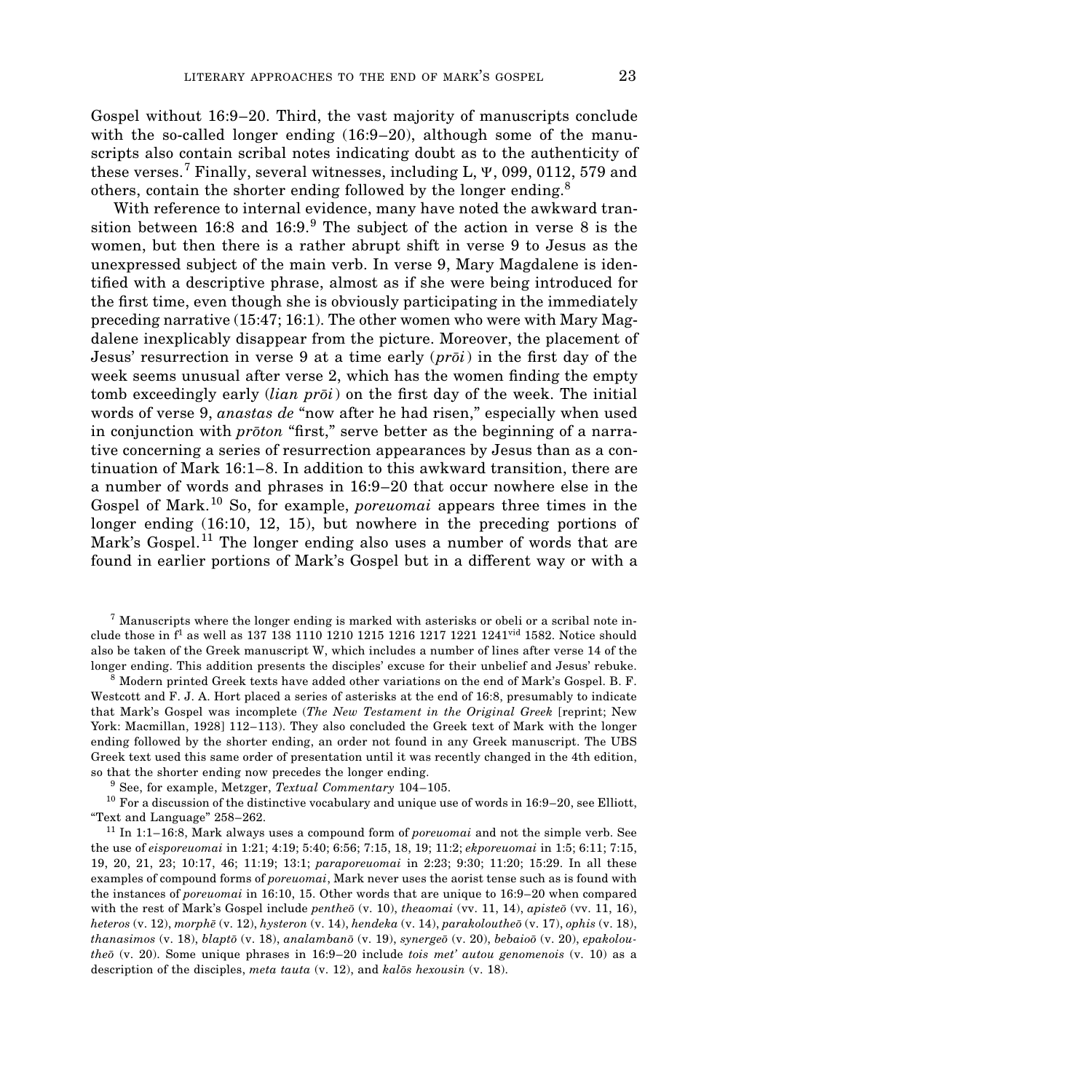different meaning. For example, *ekeinos* functions as a pronoun in 16:10, 13, 20, whereas it is always used as an adjective elsewhere in Mark.<sup>12</sup>

Because of the omission of Mark 16:9–20 from important early manuscripts of Mark and the unique linguistic features of this passage, the general consensus among New Testament scholars is that the writing of Mark the evangelist ends with  $16:8.^{13}$  As Metzger states, "Almost all textual studies and critical commentaries on the Gospel according to Mark agree that the last twelve verses cannot be regarded as Marcan.<sup>"14</sup> In general, literary critics have rejected attempts to explain the ending at 16:8 through speculation concerning the historical circumstances at the time of writing or through reconstructions of a supposedly lost ending.<sup>15</sup> Instead, literary critics have argued that Mark purposefully concluded his narrative in 16:8. They are not alone in this position, since, as Kümmel states, "There is an increasingly strong inclination to the view that 16:8 is the intended ending of Mk."<sup>16</sup>

 $12$  Other words in 16:9–20 that are used with a unique meaning or function when compared with the rest of Mark's Gospel include *phainō* (v. 9), *para* (v. 9), *phaneroō* (vv. 12, 14), *oneidizō* (v. 14), *ktisis* (v. 15), *sēmeion* (vv. 17, 20), *glōssa* (v. 17), *kan* (v. 18), *kyrios* (vv. 19, 20).

 $^{13}$  Transcriptional probability would also support the ending at 16:8, since a shorter reading would normally be preferred to a longer one. On this point, see Metzger, *Text of the New Testament* 209–210.

<sup>14</sup> Metzger, *Text of the New Testament* 228. There have been isolated objections to this general consensus. The two most well-known works that defend the authenticity of the longer ending of Mark's Gospel include Farmer, *Last Twelve Verses of Mark*, and J. W. Burgon, *The Last Twelve Verses of the Gospel according to St Mark: Vindicated against Recent Critical Objectors and Established* (London: John Murray, 1883). A critique of Farmer's position may be found in J. N. Birdsall, review of *The Last Twelve Verses of Mark*, by W. R. Farmer, in *JTS* 26 (1975) 151–160, and in Metzger, *Text of the New Testament* 296–297. For a discussion of Burgon's place in the history of textual criticism and a critique of the theory and methods of Burgon and his successors, see D. B. Wallace, "The Majority-Text Theory: History, Methods and Critique," *JETS* 37 (1994) 185–215.

 $15$  For one example of the view that circumstances led to the interruption of Mark's writing, so that he was unable to complete his work, see T. Zahn, *Introduction to the New Testament* (trans. M. W. Jacobus; New York: Charles Scribner's Sons, 1909) 2:479–480. For one example of an attempt to reproduce the alleged lost ending for Mark's Gospel, see C. F. D. Moule, "St Mark XVI.8 Once More," *NTS* 2 (1955) 58–59. The proposal of a missing leaf at the end of Mark's Gospel necessarily assumes that the original manuscript or early copies were produced in a codex form rather than on a scroll. This assumption is by no means certain given the context of the production of books in the ˜rst century AD. For a thorough investigation of the origin and early development of the codex in both Christian and non-Christian circles, see C. H. Roberts and T. C. Skeat, *The Birth of the Codex* (London: Oxford University Press, 1983).

<sup>16</sup> W. G. Kümmel, *Introduction to the New Testament* (trans. H. C. Kee; Nashville: Abingdon, 1975) 100. In a similar manner, J. C. Thomas states that "a growing number of scholars assert that Mark 16:8 is the point at which the author originally intended to end his gospel" ("A Reconsideration of the Ending of Mark," *JETS* 26 [1983] 415). According to D. A. Carson, D. J. Moo, and L. Morris, the possibility that Mark intended to conclude at 16:8 "is becoming more popular and is perhaps the most likely" (*An Introduction to the New Testament* [Grand Rapids: Zondervan, 1992] 103). P. L. Danove states, "Though most scholars today hold that Mark 16:8 is the last authentic verse of the Gospel of Mark, there is considerable debate whether the evangelist actually intended to end the narrative at this point. A minority of scholars maintain that the original ending has been lost and propose various theories to account for the abridgement of the text. A majority accept the present ending as authentic and offer various explanations to account for the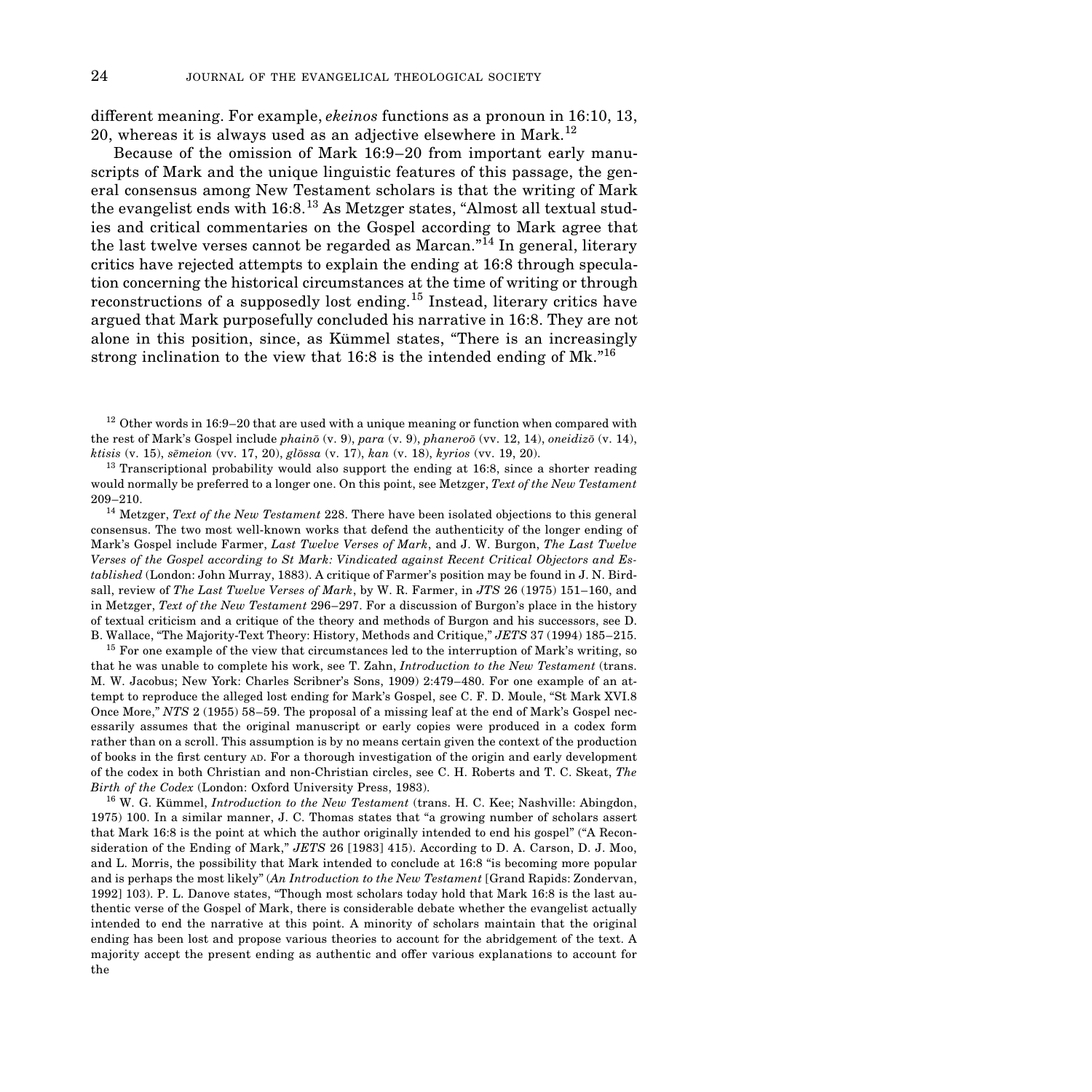Two main objections have been made against the view that Mark 16:8 serves as the purposeful conclusion to the narrative. First, some argue that a book cannot end with *gar.*<sup>17</sup> P. W. van der Horst answered this objection by pointing to a treatise by Plotinus, which ends with a *gar.*<sup>18</sup> In addition, he offered the commonsense argument that if a sentence can end with *gar*, then a book can end with such a sentence.<sup>19</sup>

A second objection is that a suspended, open ending is a modern invention, not found in ancient literature. An abrupt ending would be completely at odds with the requirements of storytelling in the ancient world, which demanded fully developed endings that leave nothing to the imagination.<sup>20</sup> However, this objection cannot be sustained. Ancient literature abounds in open endings, with the book of Jonah and the parable of the prodigal son serving as obvious examples.<sup>21</sup> In addition, Mark uses abrupt endings in his narration of earlier episodes in the Gospel.<sup>22</sup> For example, in 6:45–52, Mark narrates the walking of Jesus on the water and the astonishment of the disciples at this miracle. Then Mark concludes the episode with a *gar* clause. "For they did not understand concerning the loaves, but their heart had been hardened" (6:52). The clause serves to explain the reaction of the disciples, but in the process it raises new questions, leaving the narrative open for further reflection. What should the disciples have understood concerning the

abrupt nature of the ending" (*The End of Mark's Story: A Methodological Study* [Biblical Interpretation Series 3; Leiden: E. J. Brill, 1993] 1). W. R. Telford states, "While a number of scholars would still adhere to the view that the Gospel originally extended beyond 16:8, more and more are coming to the opinion that it was intended to end at 16:8, and that it does so indeed, in literary terms, with dramatic appositeness" ("Introduction: The Gospel of Mark," *The Interpretation of Mark* [ed. W. R. Telford; 2d ed.; Edinburgh: T & T Clark, 1995] 38). On 16:8 as the original ending of Mark's Gospel, see also Aland, "Schluss" 464–465, 469.

<sup>&</sup>lt;sup>17</sup> See, for example, V. Taylor, *The Gospel according to St. Mark* (2d ed.; London: Macmillan, 1966) 609; Metzger, *Text of the New Testament* 228; R. H. Gundry, *Mark: A Commentary on His Apology for the Cross* (Grand Rapids: Eerdmans, 1993) 1011. For a similar argument, see B. F. Westcott and F. J. A. Hort, "Appendix," *The New Testament in the Original Greek* (New York: Harper and Brothers, 1882) 46–47.

<sup>&</sup>lt;sup>18</sup> P. W. van der Horst, "Can A Book End with *GAR*? A Note on Mark XVI. 8," *JTS* 23 (1972) 121–124.

<sup>&</sup>lt;sup>19</sup> For examples of sentences which end with  $gar$ , see BAGD 862; C. H. Kraeling, "A Philological Note on Mark 16:8," *JBL* 44 (1925) 357–358; R. R. Ottley, "*ephobounto gar* Mark xvi 8," *JTS* 27 (1926) 407–409; M. S. Enslin, "*ephobounto gar*, Mark 16:8," *JBL* 46 (1927) 62–64; H. J. Cadbury, "Mark 16:8," *JBL* 46 (1927) 344–345; R. H. Lightfoot, *Locality and Doctrine in the Gospels* (New York: Harper and Brothers, 1937) 10–15; idem, *The Gospel Message of St. Mark* (Oxford: Clarendon, 1950) 85–86; F. W. Danker, "Menander and the New Testament," *NTS* 10 (1963–1964) 366. Perhaps the most striking example comes from the LXX translation of Gen 18:15. There Sarah denies that she laughed, and the reason that is given for her denial is "For she was afraid" (*ephob* $e^{i\hbar}$  *gar*). 20 For a clear statement of this objection, see W. L. Knox, "The Ending of St. Mark's Gospel,"

*HTR* 35 (1942) 13–23.

<sup>&</sup>lt;sup>21</sup> J. L. Magness surveys ancient Hebrew, Greek and Roman literature to show that many examples of abrupt endings exist in this literature and to demonstrate that ancient writers and readers were certainly sophisticated enough to produce and understand open endings (*Sense and Absence: Structure and Suspension in the Ending of Mark's Gospel* [SBLSS; Atlanta: Scholars Press, 1986]).

 $22$  This point is made in T. E. Boomershine and G. L. Bartholomew, "The Narrative Technique of Mark 16:8," *JBL* 100 (1981) 213–223.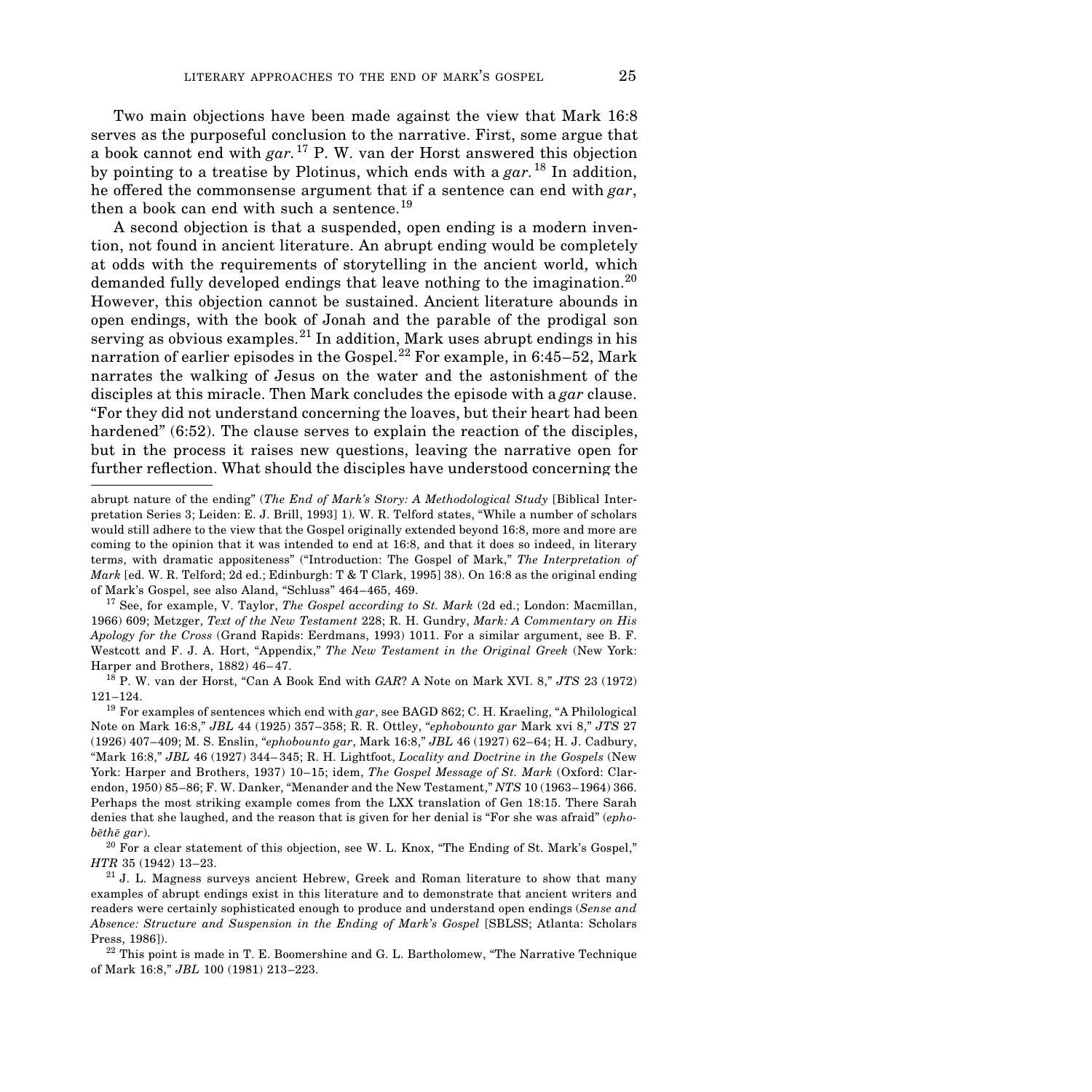loaves? How can the disciples have hard hearts like those of Jesus' opponents

(3:5)? Mark is fully capable of concluding a story with unanswered questions, with an abrupt, open ending. Therefore the ending of Mark's Gospel at 16:8 should be regarded, at least initially, as the intended ending, and some exploration should be undertaken to see if this ending provides a meaningful conclusion to the narrative.

#### II. MARK'S ENDING AS A LITERARY PROBLEM

The abrupt ending of Mark at  $16:8$  presents the interpreter with a difficult literary problem, since it is necessary to show how the ending functions as an adequate and meaningful conclusion to the narrative as a whole. In dealing with this puzzle, literary critics have proposed five different solutions.

1. A positive response to the miraculous. The first view is that the response of the women in Mark 16:8 is not a failure at all but rather a typical, positive reaction to a miraculous event.23 Mark presents people responding with amazement  $(1:27; 2:12; 5:42; 7:37)$  or even with fear  $(5:15)$  after a miraculous action by Jesus. The hemorrhaging woman is seized by fear and trembling after her healing when she is called by Jesus (5:33). The disciples also respond to Jesus' power with astonishment and fear (4:41; 6:49–51), so much so that on one occasion Peter was left with nothing appropriate to say (9:6). Such reactions to the miraculous are not unique to Mark's Gospel, but are part of the typical pattern for miracle stories.

According to this view, the silence of the women is not negative, since it was probably only a temporary response. So, for example, according to Magness, "their immediate awe-struck silence may not have been permanent; they may have said 'nothing to anyone' only until, passing soldiers changing the guard and merchants opening their stalls and shoppers heading for the market, they reached the disciples."<sup>24</sup> In other words, the women kept silent

 $23$  For literary critics who take this position, see E. S. Malbon, "Fallible Followers: Women and Men in the Gospel of Mark," *Semeia* 28 (1983) 43–46; Magness, *Sense and Absence* 87–105; T. Dwyer, "The Motif of Wonder in the Gospel of Mark," *JSNT* 57 (1995) 56–58. Perhaps the best defense of this view is in D. Catchpole, "The Fearful Silence of the Women at the Tomb: A Study in Markan Theology," *Journal of Theology for Southern Africa* 18 (1977) 3–10. For an early presentation of this view, see Lightfoot, *Locality and Doctrine* 24–48; idem, *Gospel Message* 80–97. See also Stonehouse, *Witness* 104–109. This view is also found in a few commentaries on Mark, including W. L. Lane, *The Gospel of Mark* (NICNT; Grand Rapids: Eerdmans, 1974) 591–592; R. Pesch, *Das Markusevangelium: II. Teil* (HTKNT; Freiburg: Herder, 1977) 535–536; J. Gnilka, *Das Evangelium nach Markus* (EKKNT; Zürich: Benziger Verlag, 1978–79) 2:344–345.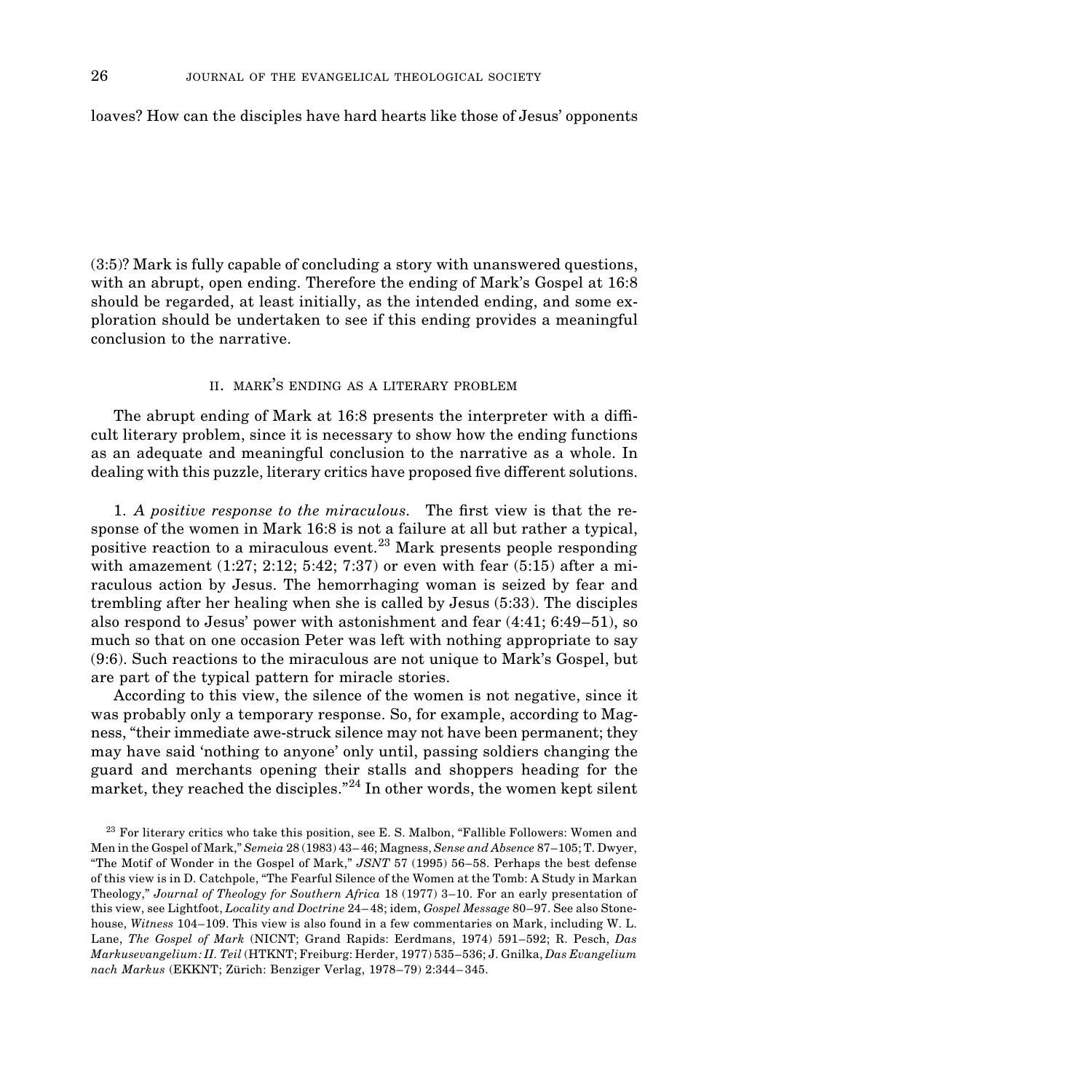in the midst of inappropriate audiences in order to rush to the disciples and give a full report. In Mark 1:44, Jesus commands the healed leper to say nothing to anyone (*medeni meden eipes*) but instead to show himself to the priest and offer the proper sacrifice. The purpose of this command of Jesus is not to demand absolute, indefinite silence but to encourage the healed man to report quickly his healing to a specified individual. In the same way, Mark's statement in 16:8 that the women said nothing to anyone (*oudeni ouden eipan*) is not an indication of failure to report the message but rather an indication of quick obedience on the part of the women. Indeed, the logic of the narrative seems to con˜rm that the women passed on the message concerning the resurrected Jesus to the disciples. If the message was not delivered, it would be difficult to explain how Mark's narrative could possibly have been written at all.

The primary stumbling-block for this viewpoint is that it is nearly impossible to interpret the actions and responses of the women in 16:8 as entirely positive.25 Undoubtedly, amazement is a typical and appropriate response to the miraculous. However, the women's trembling and astonishment in 16:8 takes place after the young man at the tomb commanded them not to be amazed.26 Instead of setting aside their amazement, the women increase their level of emotion to trembling and astonishment. The flight *(ephygon*) of the women from the tomb recalls the cowardly desertion of the disciples after the arrest of Jesus in the garden (*ephygon*, 14:50). It is true that the silence of the women may not have been absolute or unending, but, since it comes immediately after the young man's command to go and tell, this silence reads more naturally as an act of fearful disobedience than as an attempt at hurried obedience. Therefore, the silence of the women stands in contrast to the widespread proclamation of the healed leper and others in Mark's Gospel concerning the miraculous power of Jesus.<sup>27</sup> In addition, the failure of the women to speak should also be viewed as negative because it arises out of fear. In Mark's Gospel, fear is a negative reaction that often comes from a lack of trust and understanding or an unwillingness to suffer. This ignorant unbelief and resistance to self-denial is especially evident in the fear of the

<sup>24</sup> Magness, *Sense and Absence* 100.

<sup>25</sup> T. E. Boomershine, "Mark 16:8 and the Apostolic Commission," *JBL* 100 (1981) 227–230; A. T. Lincoln, "The Promise and the Failure: Mark 16:7, 8," *JBL* 108 (1989) 285–287.

 $26$  In the narrative, the young man at the tomb serves as a reliable character and a spokesman for God, since his message to the women confirms the teaching and promises of Jesus. The young man's announcement of the resurrection establishes the reality of an event that Jesus predicted. The young man also restates Jesus' promise in Mark 14:28 that he will meet with the disciples in Galilee after the resurrection. Therefore, the women ought to obey the command of the young man. In addition, Mark seems to use this mention of a young man as a reference to an angelic being or heavenly messenger. Mark may have described an angel as a young man in order to narrate the scene from the perspective of the women. See Pesch, *Markusevangelium: II. Teil* 532. Taylor gives a number of parallels in Jewish and Christian literature in which angels are described in similar terms (*Mark* 606–607).

 $27$  On the relationship between Mark's portrayal of the women at the tomb and his treatment of minor characters in the preceding narrative, see J. F. Williams, *Other Followers of Jesus: Minor Characters as Major Figures in Mark's Gospel* (JSNTSup 102; Sheffield: Sheffield Academic Press, 1994) 192–203.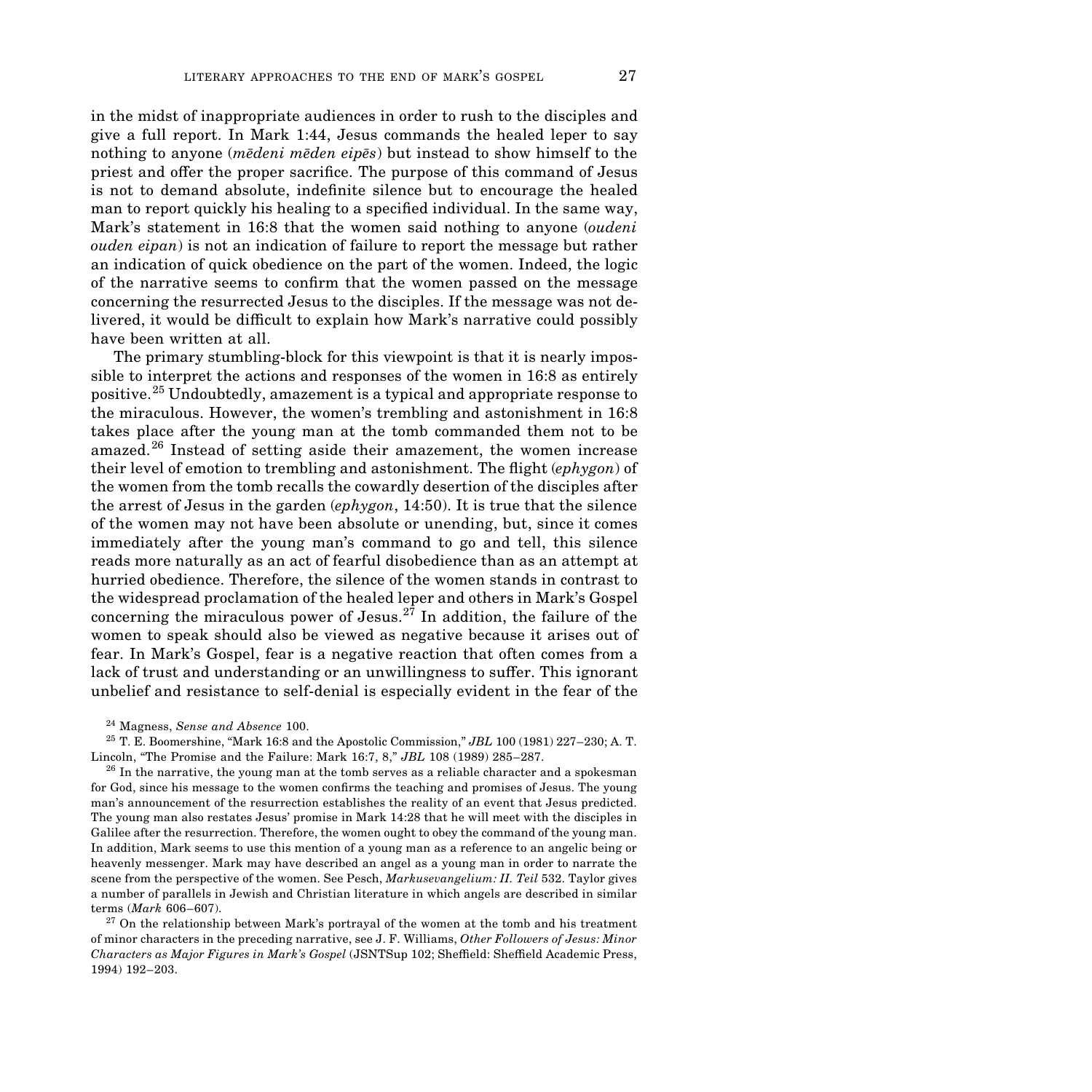disciples (4:41; 6:50; 9:6, 32; 10:32). So, for example, the fear that the disciples express when Jesus calms the storm is tied to their lack of faith (4:40– 41). The religious leaders fear Jesus and want to destroy him (11:18), but their fear of the crowd's response prevents them from acting (11:32; 12:12). The fear of the townspeople at the healing of the Gerasene demoniac is negative because it causes them to beg Jesus to leave their region (5:15–17). The fear and trembling of the hemorrhaging woman (5:33) arises not so much from her miraculous healing but from her need to approach Jesus openly, and she must overcome this fear to obey Jesus. A few verses later, Jesus commands Jairus not to fear but to believe (5:36). Fear stands in contrast to faith. The fearful flight and silence of the women does not seem to be simply a typical reaction to a miraculous event but rather appears to be a surprisingly negative response which stands in need of an explanation.

2. *A disaster for the disciples*. A second viewpoint holds that the disobedient silence of the women in 16:8 actually or, at least, potentially destroys all hope for the restoration of the disciples. Mark's portrayal of the disciples is unusually harsh. According to some interpreters, Mark used the disciples as representatives of his own theological opponents, so that by discrediting the disciples he was also able to argue against the views of his opponents. In this approach, Mark employed his negative presentation of the disciples as a polemic against false teachers. The abrupt ending of Mark's Gospel finalizes the failure of the disciples and, by implication, the opponents of Mark.<sup>28</sup> The young man at the tomb gives instructions to the women to go and tell the disciples and Peter about a meeting with Jesus in Galilee. However, the women flee and remain silent. The implication is that this silence is absolute and that the disciples fail to receive the message. Therefore, the disciples never meet with Jesus in Galilee, and Jesus never restores them to a place of faithful service. According to this view, the narrative concludes not with a happy ending for the disciples but with a tragic ending. The silence of the women seals the fate of the disobedient, faithless disciples, and they are never rehabilitated.

The main difficulty with this position is that it conflicts with the promises of Jesus concerning the disciples.29 Many of Jesus' predictions come true in the course of Mark's narrative,  $30$  so that there is no reason to doubt that

 $28$  The view that Mark's ending seals the fate of the disciples is expressed in literary terms in W. H. Kelber, *Mark's Story of Jesus* (Philadelphia: Fortress, 1979) 83–87; idem, "Apostolic Tradition and the Form of the Gospel," *Discipleship in the New Testament* (ed. F. F. Segovia; Philadelphia: Fortress, 1985) 39–42. See also W. H. Kelber's earlier treatment of the disciples in his redaction critical study of Mark's eschatology (*The Kingdom in Mark: A New Place and a New Time* [Philadelphia: Fortress, 1974] 144–147). For other redaction-critical studies that take this position, see especially T. J. Weeden, *Mark—Traditions in Con˘ict* (Philadelphia: Fortress, 1971) 44–51, 117, and also J. Schreiber, "Die Christologie des Markusevangeliums," *ZTK* 58 (1961) 175–179; J. D. Crossan, "Mark and the Relatives of Jesus," *NovT* 15 (1973) 109–110; idem, "Empty Tomb and Absent Lord (Mark 16:1–8)," *The Passion in Mark: Studies on Mark 14–16* (ed. W. H. Kelber; Philadelphia: Fortress, 1976) 149. For a similar view that the end of Mark's Gospel serves as a polemic against the disciples, see J. B. Tyson, "The Blindness of the Disciples in Mark," *JBL* 80 (1961) 268.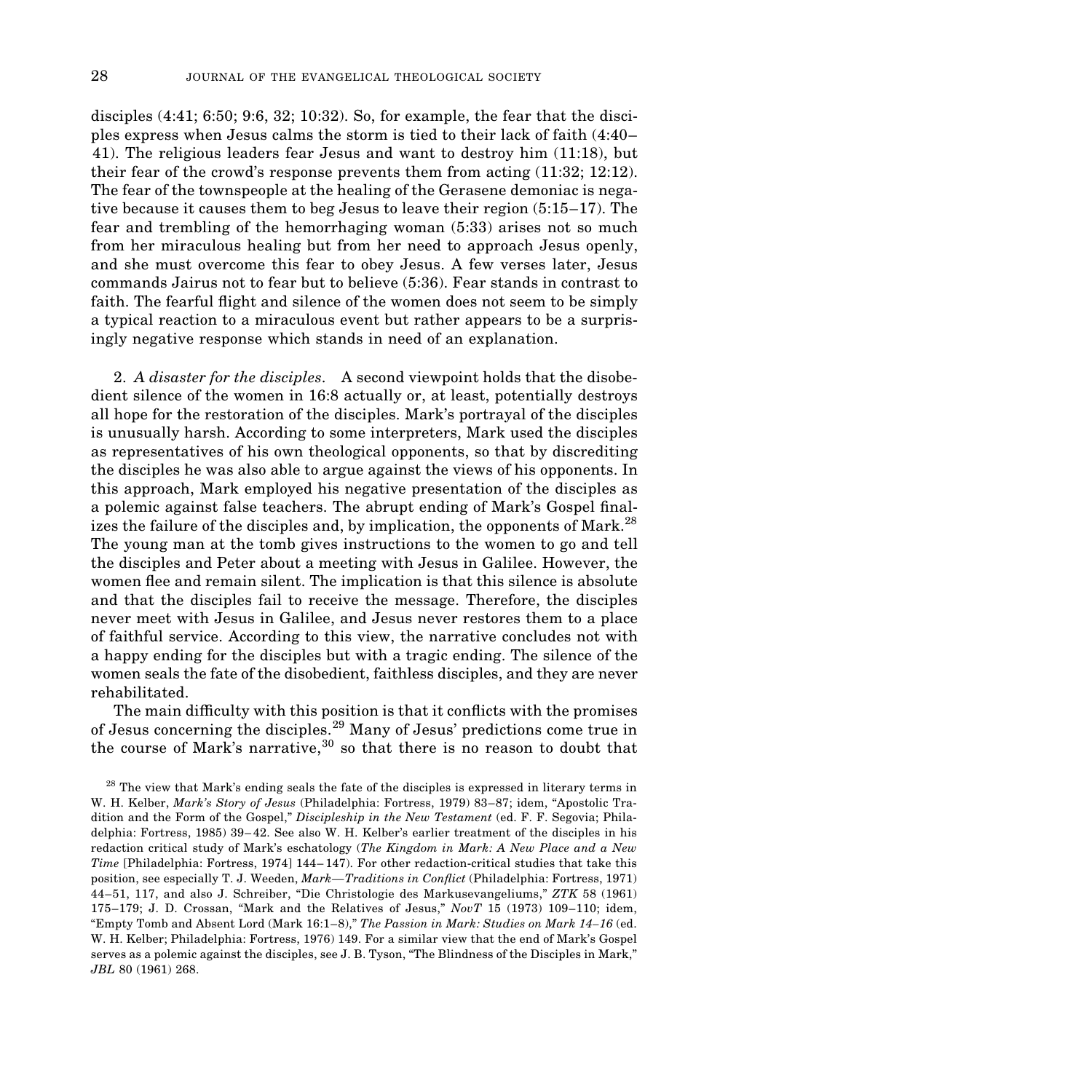Jesus' other predictions will continue to be ful˜lled beyond the end of the narrative. Jesus' promises always come true even when others oppose or fail him. Toward the end of an extended passage in which he teaches about the future, about a time of great opposition to the ways and messengers of God, Jesus insists that heaven and earth may pass away, but his words will never pass away (13:31).

Jesus looks ahead to a place of ministry for the disciples in the time after his resurrection. From the beginning of the narrative, his intention for the disciples is that they might serve as his authoritative messengers. He calls disciples, such as Simon and Andrew, to follow him in order that he might make them fishers of men  $(1:16-18)$ . He appoints twelve followers to serve as his apostles in order that, after they have been with him, he might send them out to preach and to have authority (3:13–19; 6:6–13). Jesus expects the disciples to respond with self-denial (8:34–38) and with lowly service (9:33–35; 10:42–45) for his sake and for the sake of the gospel. During Jesus' ministry, the disciples reflect an incredible blindness toward Jesus' identity and message, but Jesus sees a better response on their part in the future. Jesus predicts that James and John will follow him in the pattern of his death (10:35–40) and that at a future time the disciples will serve as his witnesses and will be persecuted on account of him (13:9–13).

The young man's announcement in Mark 16:7 that Jesus is going before the disciples into Galilee where they will see him points back to a promise made by Jesus earlier in the narrative  $(14:27-28)$ . The young man himself clarifies that he is referring back to Jesus' words by including in his announcement the phrase "just as he said to you" (16:7). In Mark 14:27–28, Jesus predicts a meeting with his disciples in Galilee after his resurrection, a meeting that stands in contrast to the failure and scattering of the disciples. Therefore, the meeting appears to be a time for the shepherd to gather together his scattered sheep, a time for Jesus to restore his failed disciples. Galilee has been the primary location for the ministry of Jesus and for the mission of the disciples  $(6:6-13)$ . At this meeting in Galilee, Jesus will regroup and restore his disciples, so that they might fulfill their mission as his apostles. The message of the young man in 16:7 to the disciples and to Peter implies a promise, a promise based on the words of Jesus, that there will be a restoration for the disciples so that they might fulfill their responsibilities as Jesus' messengers between the time of the resurrection and the parousia.<sup>31</sup> Does the silence of the women at the tomb negate this promise? No, the promise still holds true because it is based on Jesus' words. Mark does not

 $29$  On the idea that the response of the women does not negate the promises of Jesus for the disciples, see N. R. Petersen, "When is the End Not the End Not the End Not the End Not the End Not the End Not t

Mark's Narrative," *Int* 34 (1980) 153–159; idem, *Literary Criticism* 77–78; J. D. Kingsbury, *The* (M4rK3s-N5iyrlatsi ve;tråyta Bdf(JAABi) (EB34;150;38t)ciri);1*18xt&rbry*th&rdtssexti oTi7of7dhcAi i Brisg(31stx2ÿ),7the<br>Clánřa lokulgBetyEMA #23(P)hi la deltplinig:tFixthrbeskort9889 risBE5id86Jeidenrs Guxl/Hate GlerMidek: *thoritin*g, dFikrip*le*rse(Minsn(2Ap3K); Fixrtmelie, in2698:B12,–his dEambol 8;3°NL & 11, 610;384; 2021:89,922ndChSz Malbon, "Kontext" (Contexts: Interpreting the Disciples in Mark," *Semeia* 62 (1993) 91–92. **Result** 

 $30$  Jesus predicts the presence of a colt for his entry into Jerusalem (11:2), the rejection by the religious leaders in Jerusalem (8:31), the availability of a room for his celebration of the Passover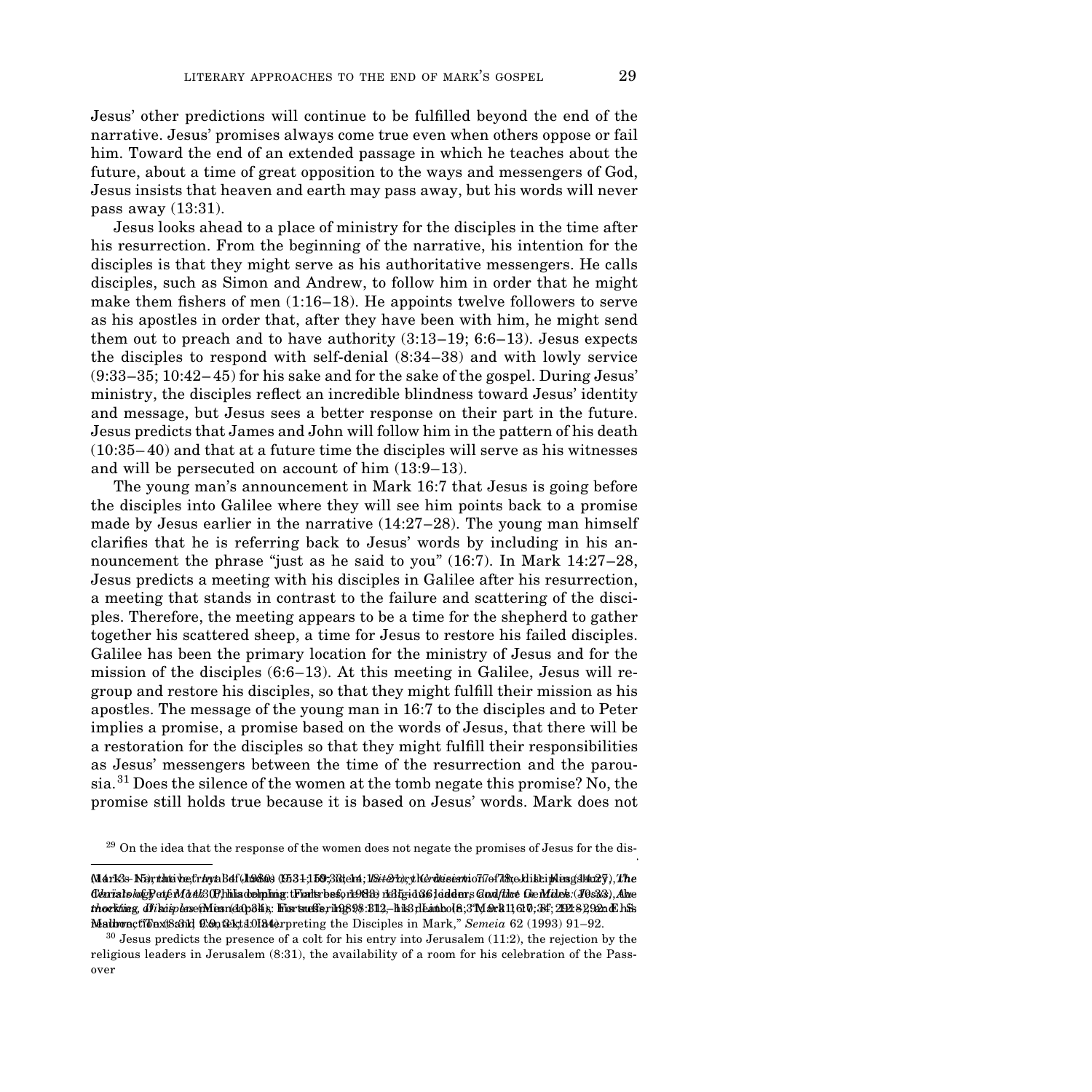#### narrate how the meeting predicted in 14:28 and 16:7 takes place, but the fact

that it will take place is certain.<sup>32</sup> The silence of the women does not destroy all hope for the disciples.<sup>33</sup>

The certainty of the disciples' restoration also stands as a difficulty for those who propose that the silence of the women renders the fate of the disciples ambiguous.<sup>34</sup> For some interpreters, Mark's abrupt ending leaves the story of the disciples open-ended. The announcement of the young man holds open the possibility of restoration for the disciples, but the silence of the women gives an ambiguous quality to the ending, since the women may have failed to pass on the message of hope to the disciples. According to this view, the narrative ends with both positive and negative possibilities suggested for the disciples. However, the situation of the disciples cannot be viewed as completely open-ended, since Jesus' predictions hold true. There is hope for the disciples. In addition, it would be difficult to imagine a first-century audience for whom the restoration of the disciples following the resurrection would be merely a possibility to be considered.<sup>35</sup>

3. An *irony to provoke reflection*. The third literary approach argues that the silence of the women in 16:8 is intended to be ironic and thus not to be taken literally by the reader. $36$  Proponents of this view emphasize the certainty of Jesus' restoration of the disciples as it is hinted at in 16:7, but they tend to overlook or discount the negative response of the women in 16:8. The confusing aspect of Mark's ending derives from the juxtaposition of 16:7 and

 $31$  For the contention that the meeting mentioned in 14:28 and 16:7 refers to a resurrection appearance and not to the parousia, see R. H. Stein, "A Short Note on Mark XIV.28 and XVI.7," *NTS* 20 (1974) 445–452.

<sup>32</sup> Lincoln, "Mark 16:7, 8" 292.

<sup>33</sup> Also, it is difficult to maintain that Mark sought to completely and finally discredit the disciples, since Mark includes in his narrative positive as well as negative descriptions of the disciples. On this point, see R. C. Tannehill, "The Disciples in Mark: The Function of a Narrative Role," *JR* 57 (1977) 393–394; idem, "The Gospel of Mark as Narrative Christology," *Semeia* 16 (1979) 82–83, 90; E. S. Malbon, "Disciples/Crowds/Whoever: Markan Characters and Readers," *NovT* 28 (1986) 104–105; idem, "Texts and Contexts" 92–95. For a similar point, see J. Dewey, "Point of View and the Disciples in Mark," *SBLSP* (ed. K. H. Richards; Chico: Scholars Press, 1982) 97–106.

<sup>34</sup> Tannehill, "Disciples in Mark" 403–404; idem, "Narrative Christology" 83–84; D. Rhoads and D. Michie, *Mark as Story: An Introduction to the Narrative of a Gospel* (Philadelphia: Fortress, 1982) 96–100, 129; M. A. Powell, "Toward a Narrative Critical Understanding of Mark," *Int* 47  $(1993)$  344–345. R. M. Fowler also emphasizes the opacity and open-ended nature of the final episode in Mark's Gospel (*Let the Reader Understand: Reader-Response Criticism and the Gospel of Mark* [Minneapolis: Fortress, 1991] 219, 258–259). S. D. Moore notes that the ending of Mark in 16:8 leaves the fate of the disciples ambiguous (*Mark and Luke in Poststructuralist Perspectives* [New Haven: Yale University Press, 1992] 24). However, for Moore, the abrupt ending makes the entire narrative indeterminate. The narrative ending undercuts the possibility of the narrative beginning, and the logic of the whole story collapses. The narrative of Mark, like every other narrative, deconstructs itself. See Moore, *Mark and Luke* 4–8.

 $35$  For a similar point, see Lincoln, "Mark 16:7, 8" 291–292.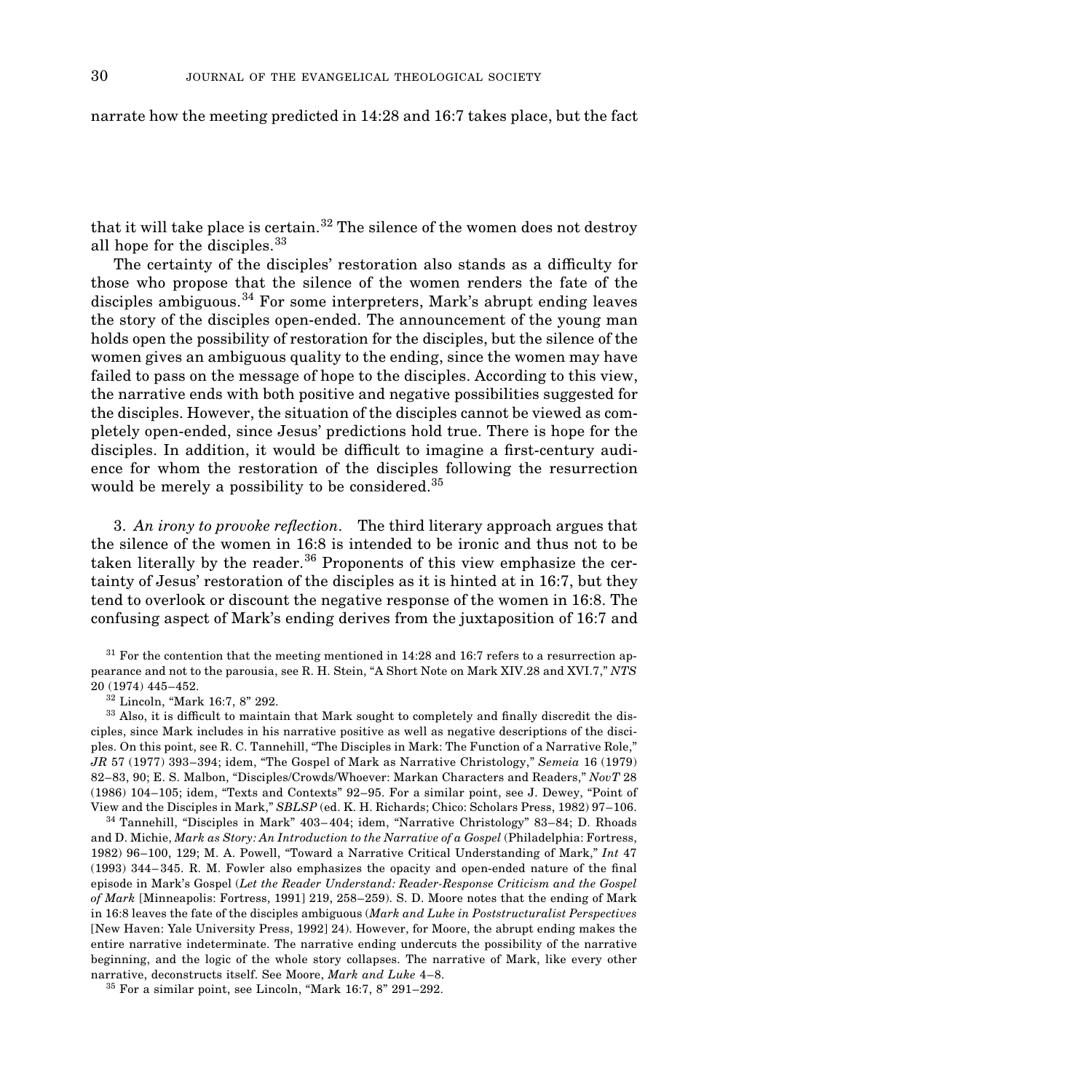16:8. Mark creates the expectation of the meeting between the disciples and Jesus through the young man's words in 16:7 and then cancels this expecta-

tion with the silence of the women in 16:8. Those who take this view insist that Mark 16:8 must be interpreted in light of the entire preceding narrative which encourages the reader to anticipate a restoration of the disciples after the resurrection. The meeting predicted in 16:7 will take place, and therefore the narrator cannot mean what he says in 16:8. The reader should not interpret the silence of the women literally but rather should recognize that Mark's final statement is intended to be understood as ironic. The irony of 16:8 forces the reader to stop and reflect again on the meeting predicted by the young man in 16:7, so that the story is completed by projecting what will take place at the meeting between Jesus and his disciples in Galilee.<sup>37</sup>

There is no doubt that the response of the women in Mark 16:8 is ironic and unexpected. Up until 16:8, Mark has presented the women at the tomb in sympathetic terms, creating an expectation of obedience on the part of the women. These women followed Jesus all the way from Galilee and were in the practice of ministering to him  $(15:40-41)$ . They were sufficiently loyal to Jesus to follow him all the way to the cross (15:40), to watch where he was buried (15:47), and to seek to anoint him even after his burial (16:1). They responded to the miraculous events at the tomb with understandable amazement (16:5).38 The disobedient silence of the women in 16:8 is unexpected in light of this preceding positive treatment. The women are unlikely failures who fail in an unlikely manner. In the preceding narrative, a number of characters have refused to remain quiet concerning the miraculous power of Jesus, even when they are commanded to be silent (the leper, 1:43–45; onlookers at the healing of the deaf man, 7:36–37; Bartimaeus, 10:48).39 People who have encountered the miraculous events surrounding Jesus' ministry have not been shy about giving a report to others.<sup>40</sup> In contrast, the women unexpectedly respond with silence and fear even though they are commanded

<sup>36</sup> See especially Petersen's article, "When is the End Not the End? Literary Reflections on the Ending of Mark's Narrative." See also N. R. Petersen, "The Reader in the Gospel," *Neot* 18 (1984) 49; idem, *Literary Criticism* 77–78. Kingsbury builds on Petersen's work and presents a similar view (*Christology* 135–137; idem, *Conflict in Mark* 112–115). The emphasis of Danove's study supports a different viewpoint than Petersen's approach, although it is similar in that he refers to the silence of the women in 16:8 as fictional. See Danove, *End of Mark's Story* 191–193, 203.

 $37$  Kingsbury argues that the reader will imagine a reconciliation between Jesus and his disciples, a comprehension on the part of the disciples of the identity of Jesus, and an understanding by the disciples of the nature of true discipleship (*Christology* 136–137; idem, *Conflict in Mark* 113–115).

<sup>38</sup> On the initially positive portrayal of these women, see Boomershine, "Apostolic Commission" 231–232; Lincoln, "Mark 16:7, 8" 288. Malbon also points out that the women should not be faulted for their desire to anoint Jesus or for their amazement at his resurrection ("Fallible Followers" 43–44). After all, Jesus predicted his coming resurrection only to the disciples (8:31; 9:9, 31; 10:34; 14:28).

<sup>39</sup> The similarity in language between Jesus' command to the leper (*hora medeni mẽden eipẽs*, 1:44) and Mark's description of the women's silence (*oudeni ouden eipan*, 16:8) serves to heighten the irony of the women's disobedience. Some have argued from the similarity in language between 1:44 and 16:8 that the women remained silent in order to produce a swifter obedience, but such a view overlooks the ironic contrasts between the leper's response to Jesus' command and the women's reaction to the young man's command.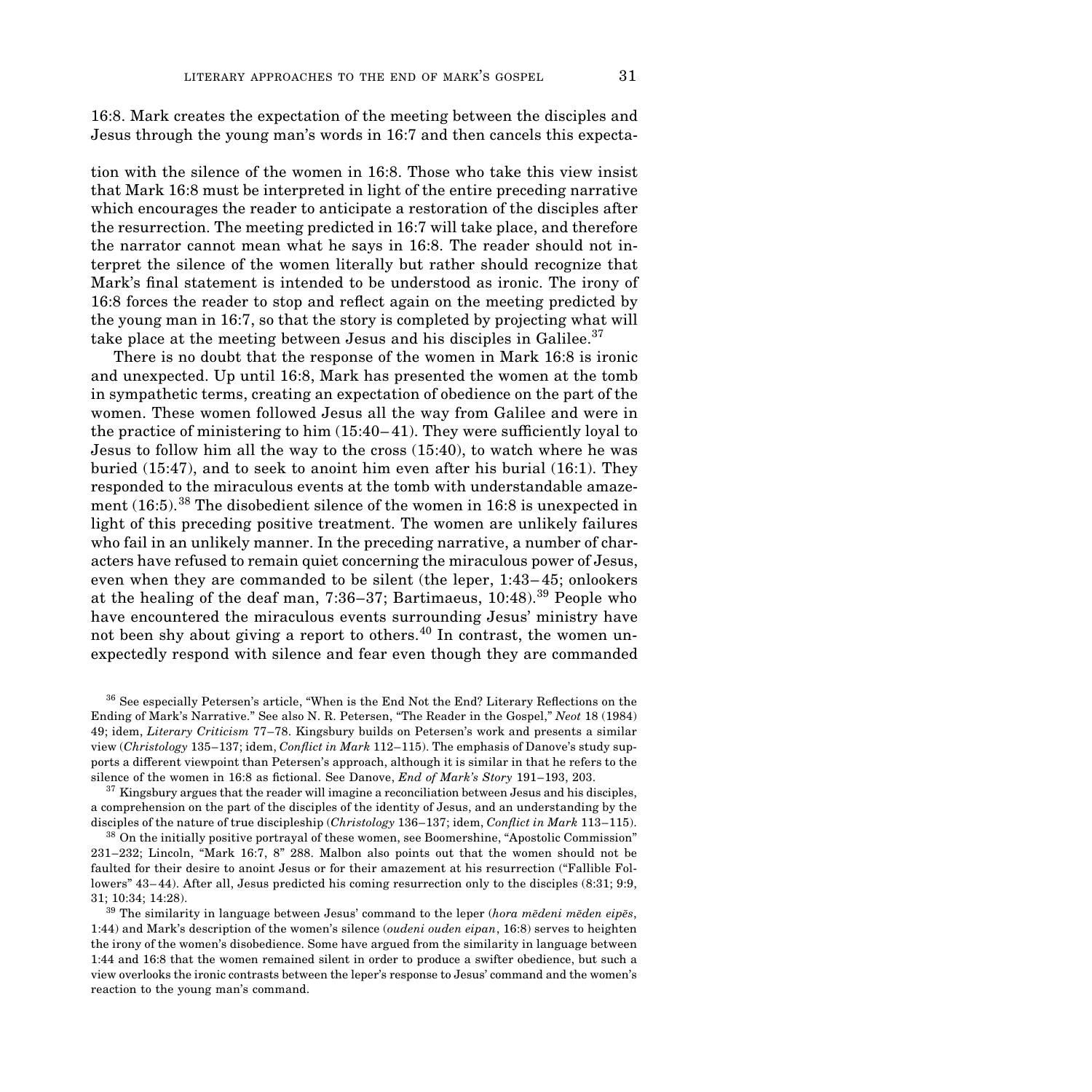to speak. In addition, the women fail at an unlikely time. Nothing is hidden that will not be revealed, and nothing is secret that will not come into the open (4:22). While Jesus maintains a degree of hiddenness about his ministry and identity, he points to a time after the resurrection when the secrecy will be lifted (9:9). The women respond with silence in the period after the resurrection, a time when secrecy is no longer appropriate. The irony of Mark's ending is that the right people, with the right means, at the right time, act in the wrong way. $41$ 

Nevertheless, why would the irony of Mark 16:8 suggest that the narrator does not mean what he says? It is true that the silence of the women in 16:8 does not negate the restoration of the disciples as it seems to be predicted in 16:7. However, to argue that the certainty of the disciples' restoration sets aside the possibility of the women's silence overlooks other potential ways for the narrative to be resolved outside of the immediate obedience of the women. Mark included the disobedient silence of the women, and since he did, it should be accepted and some attempt should be made to account for the function of their failure in the message of the narrative. Mark's purpose for including the silence of the women in 16:8 could not have been only to provoke the reader into reflecting on the predicted meeting between Jesus and his disciples. Otherwise, why would he not simply stop the narrative at 16:7? There must be some function for the inclusion of the disobedience of the women in 16:8 that could not be accomplished more easily just by stopping at 16:7. Some purpose for Mark's ending must be found that does not neglect or negate the failure of the women.

4. *An unstated apostolic commission*. A fourth view treats the ending of Mark as an attempt at reverse psychology by the narrator. Mark uses the failure of the women to shock the reader into realizing that silence is wrong and that the proclamation of the resurrection must go on. $^{42}$  This approach recognizes that the response of the women in 16:8 is negative. In the preceding narrative, Mark portrays these women followers in a positive manner, with perhaps one troubling feature. The women follow Jesus all the way to the cross, but they watch the crucifixion scene at a distance (*makrothen*, 15:40). Shortly before, Peter followed Jesus at a distance (*makrothen*, 14:54) and then denied Jesus three times. Nevertheless, Mark's presentation of the women is favorable overall, and it leads to an anticipation of obedience on their part. This expectation is frustrated by the disobedient silence of the women in 16:8. According to this literary approach, Mark uses the negative response of the women as an implicit appeal for others to succeed where the

<sup>&</sup>lt;sup>40</sup> Perhaps the Gerasene demoniac should be added as an example, since Jesus appears to command him to speak only to his household concerning his miraculous deliverance, but the man proclaims his message throughout the Decapolis (5:19–20).

 $41$  On the irony of 16:8, see Lincoln, "Mark 16:7, 8" 290–291.

<sup>&</sup>lt;sup>42</sup> For literary critics who take this view, see Boomershine, "Apostolic Commission" 225–239; Rhoads and Michie, *Mark as Story* 61–62, 140; M. A. Tolbert, *Sowing the Gospel Mark's World in Literary-Historical Perspective* (Minneapolis: Fortress, 1989) 288–299; Danove, *End of Mark's Story* 1, 220–228. A similar view may be found in J. D. Hester, "Dramatic Inconclusion: Irony and the Narrative Rhetoric of the Ending of Mark," *JSNT* 57 (1995) 61–86.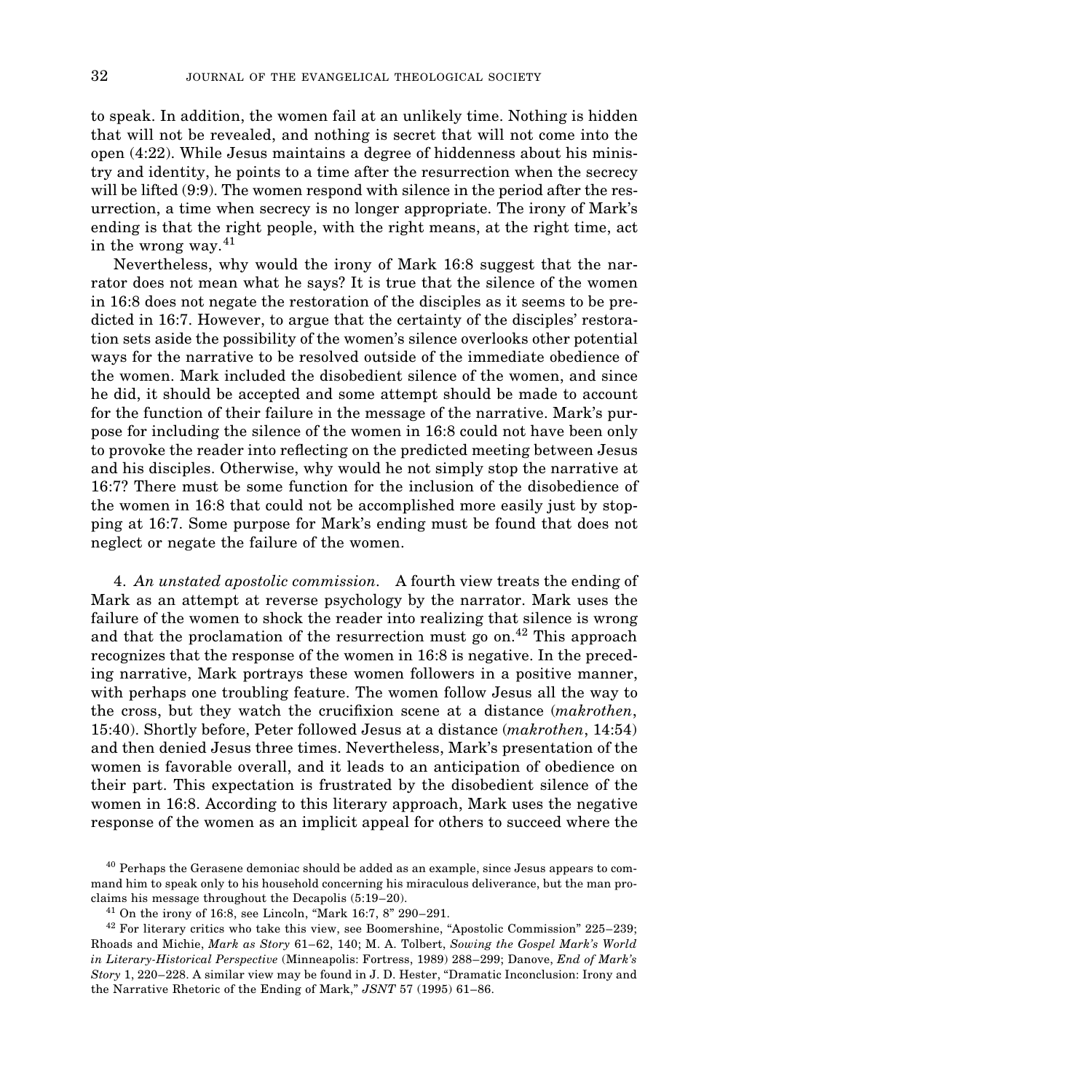women failed. The disobedience of the women forces the reader to realize that silence is wrong and calls on the reader to respond differently by proclaiming the good news about Jesus and his resurrection in spite of fear. Those who read or hear Mark's Gospel now have the opportunity to take on the role of the perfect disciple. The twelve disciples failed, the women disobeyed, but those who belong to Mark's audience may press on and proclaim the gospel of Jesus. Therefore, in this view, Mark ends his narrative in a similar manner to the other Gospel writers, with the theme of the apostolic commission (Matt 28:18–20; Luke 24:46–49; John 21:15–23). Instead of an explicit command to the apostles by Christ, Mark gives a negative example as a call for a more appropriate response to the command to go and tell.

A significant obstacle for this viewpoint is that is does not account for the specific details of the young man's words in  $16:7.^{43}$  The instruction of the young man to the women is not a general command to proclaim the resurrection or the gospel, which, if disobeyed by the women, could then be obeyed by the reader. The young man directs the women to talk specifically to the disciples and Peter and to report a message concerning a post-resurrection meeting in Galilee. Given the specifics of Mark 16:7, the reader is logically not in a position to succeed where the women failed. How would the audience of Mark's narrative be able to speak to Peter and the other disciples concerning a meeting which presumably is already a past event?<sup>44</sup> Another question to ask concerning this viewpoint is "What assurance is there that the reader is better able to succeed where others have failed?" The women at the tomb proved to be failures like the disciples before them. In light of this pattern of defeat, it is difficult to see how the reader would be any less fallible. By emphasizing the negative response of the women in 16:8, those who take this approach tend to neglect the hope of restoration for the disciples implied in the young man's words in 16:7. In this view, the shock that moves the reader to go and tell the gospel is that the message will never get out otherwise because of the silence of the women. This jarring surprise to the reader will only work when there is no continuing expectation for the disciples' restoration, even in the face of the women's failure. However, without the possibility of restoration, there is little hope for any of Jesus' followers, whether they are the disciples, the women at the tomb, or the reader, since all of them have the potential to fail. Without any foundation on which to build or any assurance of forgiveness and restoration, the reader is illprepared to be the last and only hope for the proclamation of the gospel to the whole world.

5. *A balance between promise and failure*. The final, and most satisfying, view is that Mark ends his Gospel by juxtaposing a promise for restoration in 16:7 with an example of failure in 16:8. Both themes, those of promise

 $43$  For a similar point, see Lincoln, "Mark 16:7, 8" 297.

<sup>&</sup>lt;sup>44</sup> Tolbert attempts to deal with this problem by treating the specifics of 16:7 as metaphors for more general ideas. The reference to Galilee serves as a reminder that the present is a time for the sowing of the good news, an activity which must take place among difficult people like the disciples and Peter and which must continue until the faithful followers see the coming Son of Man (*Sowing the Gospel* 298).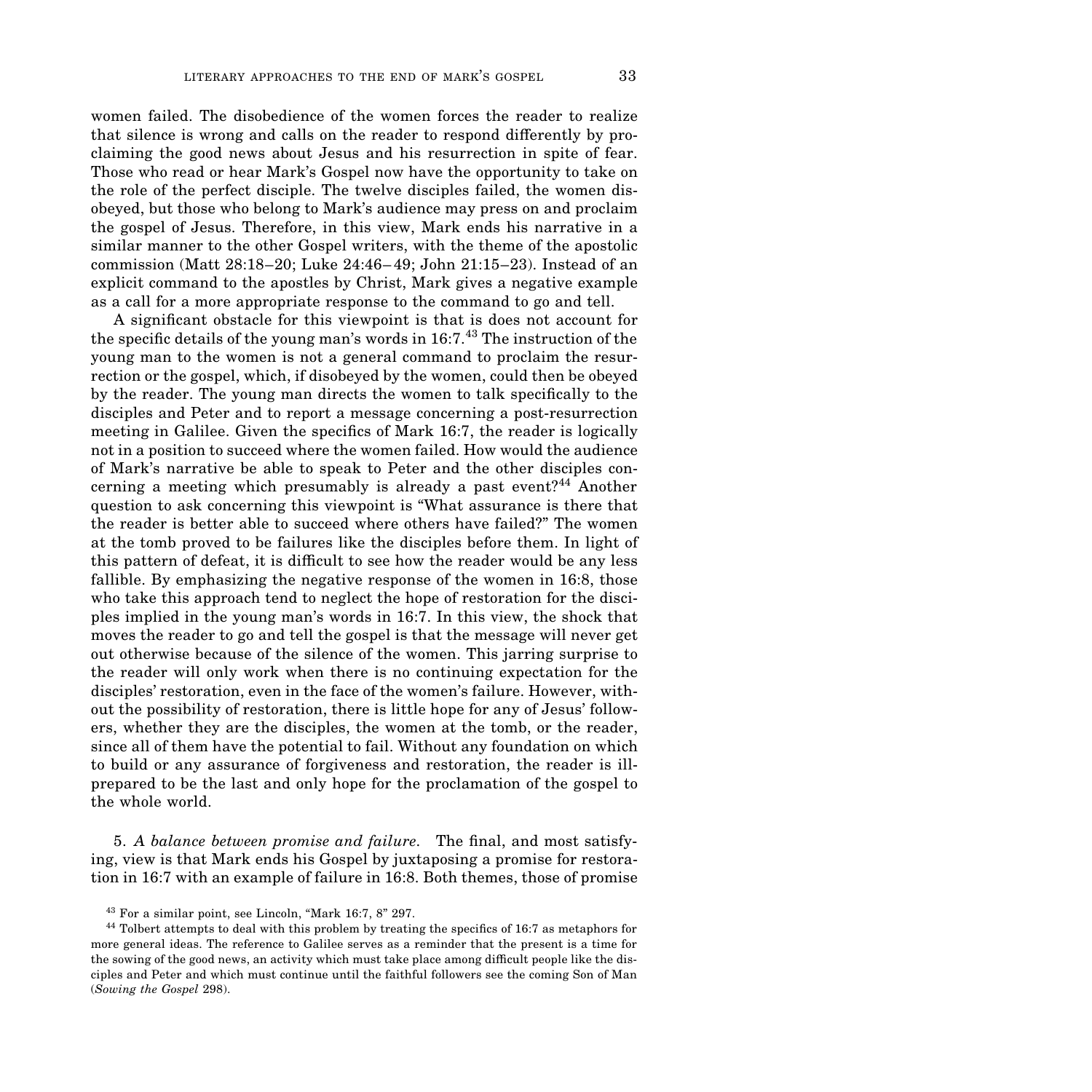and failure, are important to Mark, and both should receive a balanced treatment by interpreters.<sup>45</sup> In this view, the words of the young man in 16:7 serve as a promise that failure is not the end for the disciples. Jesus is on his way to Galilee where he will regroup his disciples and prepare them again to serve as his apostles. The command to report this message of hope to the disciples and Peter then leads to the fearful response of the women, a response which, according to this approach, is an act of disobedience. The young man, God's messenger, commanded them to go and tell, but instead they fled and spoke to no one. Nevertheless, the disobedient silence of the women does not set aside the promise implied in the preceding verse. The promise of restoration for the disciples holds true because it is based on the words of Jesus (14:27–28) and because it is necessary in order to account for the post-resurrection ministry of the disciples (10:35–40; 13:9–13). Mark never explains how the silence of the women is overcome, but the fact of the promise's ful˜llment is certain. Once again, however, a balance in interpretation is necessary. The certainty of the promise does not diminish the disobedience of the women, which is both real and significant. Fear and disobedience were not simply part of the disciples' condition prior to the resurrection; they are potential hazards during the present time, the time between the resurrection and the parousia. Christian experience according to Mark involves an interplay between divine promise and human failure, and so he appropriately ends his narrative with both an encouragement and a warning.

One problem for this final literary approach is that it sees the narrative as ending on a note of failure. Mark's Gospel, clearly identified as a message of good news  $(1:1)$ , concludes with something less than a happy ending.<sup>46</sup> However, such an objection seems to overlook the extent to which Mark emphasizes throughout his Gospel the failure of Jesus' followers, a theme that is especially prominent in Mark's presentation of the disciples. The first hint at a problem comes with the inability of the disciples to understand Jesus' parable of the sower, even though they had received the mystery of the kingdom  $(4:10-13)$ .<sup>47</sup> In a series of boat scenes  $(4:35-41; 6:45-52; 8:14-21)$ , the disciples show a remarkable lack of trust and understanding, so much so that Jesus questions them about their lack of perception and the hardness of their hearts (8:17–18). When Jesus predicts his coming death and resurrection, Peter views the announcement from a human perspective rather than from God's viewpoint (8:32–33). Then after Jesus repeats his prediction, the disciples clamor for places of honor and prestige (9:33–34; 10:35–41). The disciples prepare for their great hour of testing by sleeping in Gethse-

<sup>45</sup> See especially Lincoln, "Mark 16:7, 8" 283-300. See also D. H. Juel, *A Master of Surprise: Mark Interpreted* (Minneapolis: Fortress, 1994) 107–121, although Juel prefers the terms "hope" and "disappointment" to Lincoln's terms "promise" and "failure." The work of J. M. Creed serves as a precursor to Lincoln's view, since it highlights the juxtaposition between the young man's message in 16:7 and the women's silence in 16:8 and seeks to maintain a balance between the two ("The Conclusion of the Gospel according to Saint Mark," *JTS* 31 [1930] 175–180).

<sup>46</sup> On this point, see Metzger, *Text of the New Testament* 228; Stonehouse, *Witness* 104.

 $47$  G. Fay shows that the literary structure of Mark 4:1–34 highlights the failure of the disciples ("Introduction to Incomprehension: The Literary Structure of Mark 4:1–34," *CBQ* 51 [1989] 65–81).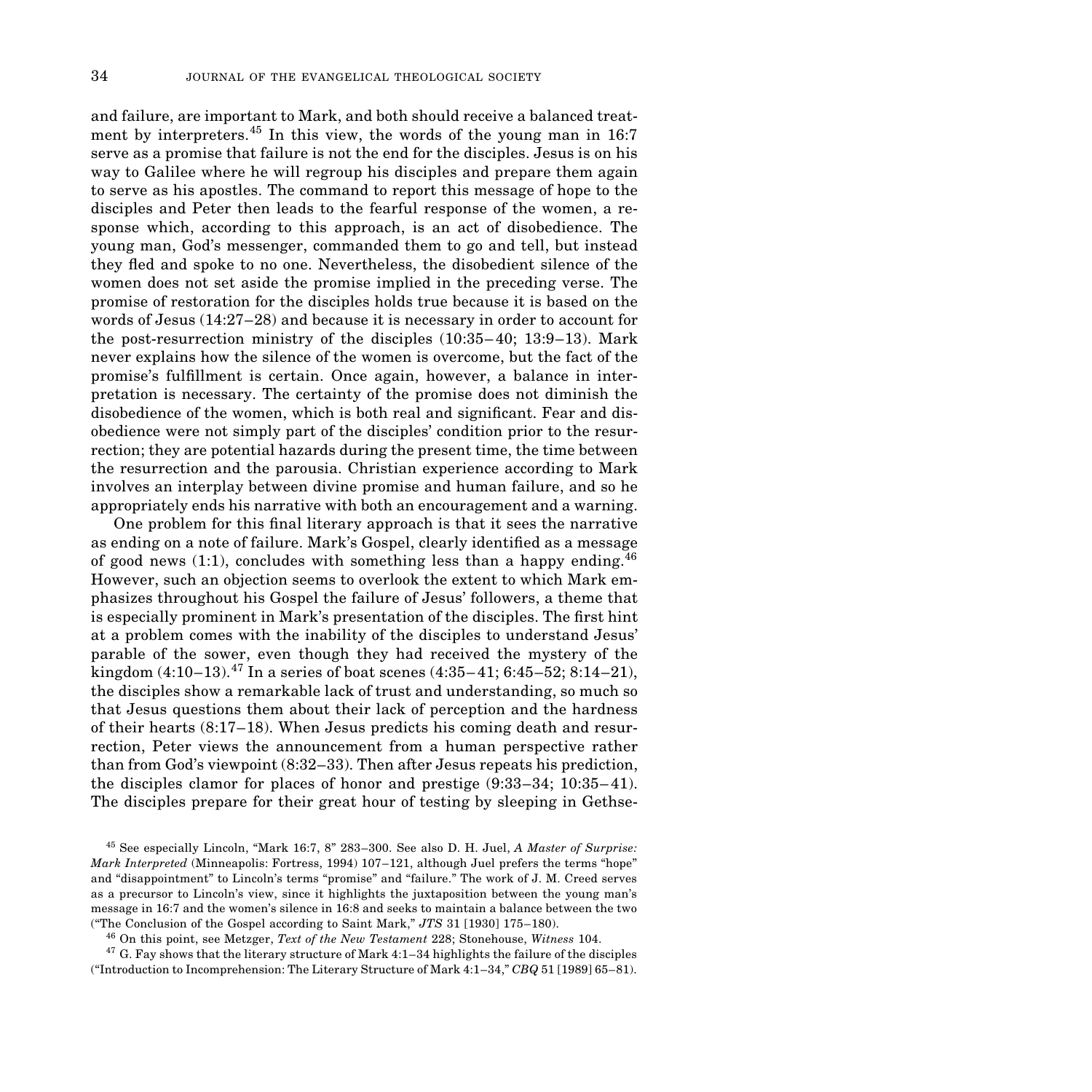mane (14:32–41). Completely unprepared, they desert their master at his arrest (14:50), and although Peter follows on, he denies that he ever knew Jesus (14:66–72). The last glimpse of the disciples in Mark's Gospel appears in the scene of Peter weeping after his faithlessness (14:72). Given the pervasive narration of the disciples' problems, it is not improbable that Mark would end his Gospel with yet another example of failure on the part of Jesus' followers.

The manner in which interpreters deal with the end of Mark's Gospel is often a reflection of their understanding of the Gospel as a whole. The best approach holds that Mark's Gospel was written to encourage and challenge "fallible followers" of Jesus.<sup>48</sup> Mark's narrative calls on Jesus' followers to go the way of the cross (8:34), a path of self-denial and humble service (8:34–  $38$ ;  $9:35$ ;  $10:42-45$ ). Jesus moves through suffering and death to resurrection, and this movement functions as a paradigm for his followers. Those who are devoted to Jesus must lose their lives for his sake, since only in this way do they gain true life  $(8:35-37)$ . Mark refuses to gloss over the difficulty of this path, and he repeatedly presents Jesus' followers as looking for an easier way which would bring an easier life with more immediate rewards. However, the refusal to go the way of the cross leads to failure, so that the disciples desert (14:50) and deny Jesus (14:66–72). Mark presents true followers who fail, but he also offers hope, because he shows that Jesus does not give up on them. Jesus is able to restore his disciples, or any of his own who stumble, and to make them fishers of men. Mark ends his Gospel with a fitting message to the fallible followers of Jesus who read his story. There is hope for those who fail, but the path is never easy and the dangers are real.

#### **III. CONCLUSION**

Is it necessary to resort to historical conjectures in order to account for the ending of Mark's Gospel? The answer to this question depends on how one evaluates the possible literary options and the suggested historical reconstructions concerning the writing or early circulation of Mark's Gospel. The contention of this article is that the final literary solution is more likely to account for the ending of Mark than speculative suggestions concerning a lost ending or Mark's inability to complete his work. In fact, even the first literary approach that views the response of the women as an appropriate and typical reaction to the miraculous is more acceptable than proposed historical conjectures. The difference between the first and the remaining lit-

<sup>&</sup>lt;sup>48</sup> The terminology used here comes from Malbon, "Fallible Followers" 29–48, although it should be noted that Malbon views the fearful silence of the women at the tomb as a positive response. On fallible followers in Mark, see also Malbon, "Disciples/Crowds/Whoever" 123–124.